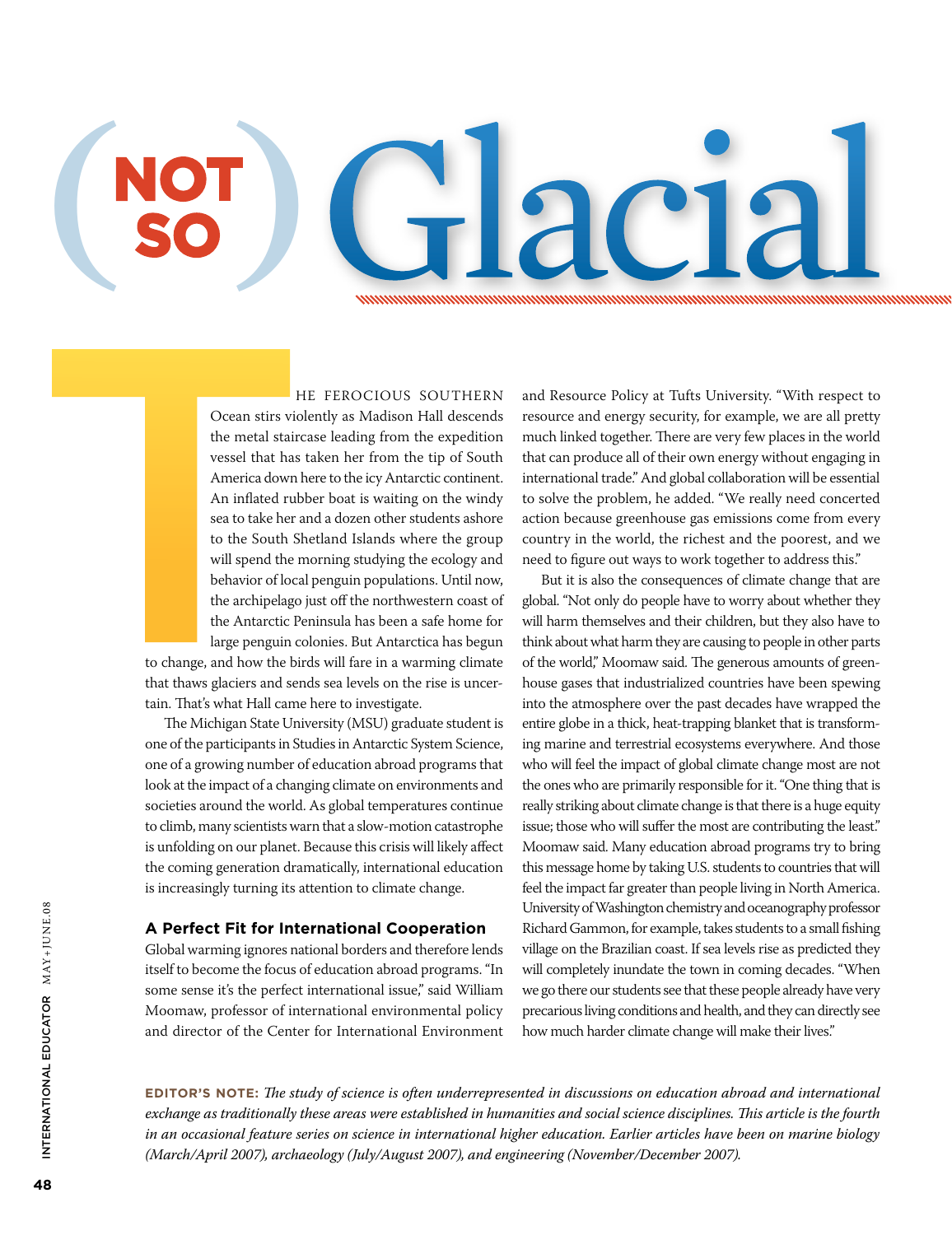# <u>Changes</u>

**Global climate change is fast becoming an issue that involves all citizens in every nation. Because of its borderless nature, climate change presents the perfect opportunity for international education collaboration.**

**By Nicole Branan**

Internati

onal

Educat

or

**49**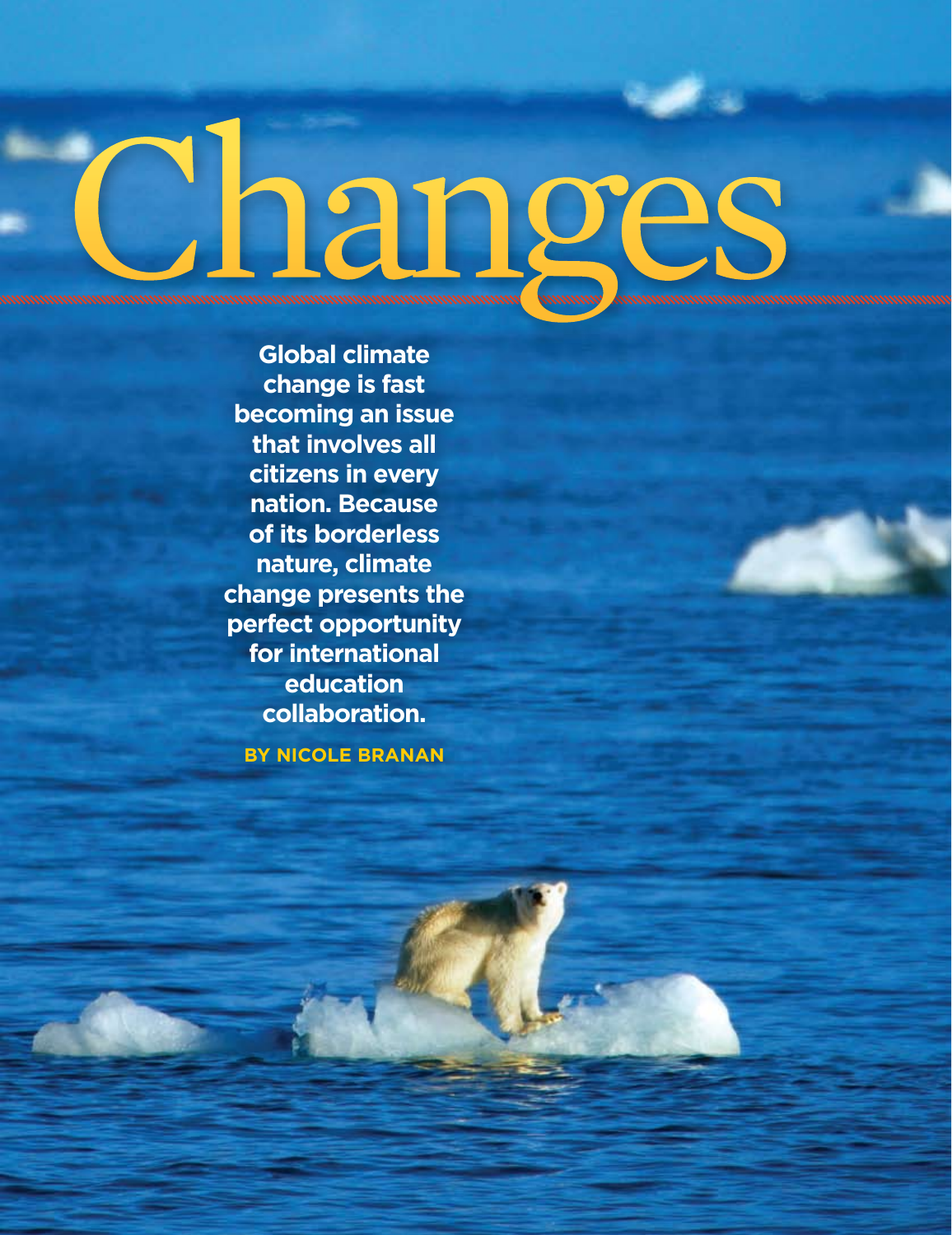### **Impact Not Just on Humans**

But not only humans will suffer from the effects of rising global temperatures. Among those that are already feeling the heat are Artic and Antarctic animals. So far, global warming has announced its presence nowhere more clearly than at the poles. In recent years the glacial regions have been changing at an unnerving pace, and these changes have left their mark on the regions' wildlife. For example, climate change has an already observable impact on penguin populations in Antarctica, said Pamela Rasmussen, assistant professor in MSU's Department of Zoology, assistant curator at the MSU museum, and research associate at the Smithsonian Institution. In 2006 Rasmussen accompanied MSU students to Antarctica where they conducted individual research projects, several of which looked at penguin populations. Glacial meltdown is one of the effects of global warming that threatens penguins, Rasmussen said. Calving glaciers, for example, cause water to pool in places that are penguin breeding grounds, drowning the birds' eggs. This could have dire consequences for the animals, which may not be able to adjust to the changing conditions quickly enough, Rasmussen said. "Penguins can't solve problems by thinking them through. That's why it usually takes a very long time before they adapt to severe perturbations of their environ-

So far, global warming has announced<br>its presence nowhere more clearly than<br>at the poles. In recent years the glacial regions<br>have been changing at an unnerving pace,<br>and these changes have left their mark<br>on the regions' **its presence nowhere more clearly than at the poles. In recent years the glacial regions have been changing at an unnerving pace, and these changes have left their mark on the regions' wildlife.** 

> ment. This usually doesn't happen over a short time span like what we are seeing with global climate change."

> The changes that are occurring in the Antarctic Peninsula are also causing more snowfall than usual, said John Hesse, adjunct faculty member in the Department of Fisheries and Wildlife at MSU. That means that each year bare areas where penguins can nest appear later and later in the spring. "That's compressing their nesting period because they have to wait for the snow to melt," he said. "This is direct evidence of some of the impacts of climate change that our students were able to observe."

> But the effects of changes in precipitation, retreating glaciers and fracturing ice shelves reach far beyond local wildlife. Polar ice sheets, for example, impact Earth's reflectivity, or albedo. Light-colored ice reflects as much as 90 percent of incoming solar radiation while dark land surfaces soak most of it up. The ratio of light and dark surfaces influences global climate and inspired one MSU student to study the various

types of ice in Antarctica and the reflectivity of the different surfaces they form. "As you get more melting water you get less reflection," Hesse said. "That's a feedback mechanism that causes even faster melting."

Seeing effects such as these on Antarctica's wildlife and environment had a profound impact on some students. "It helped me gain a really important sense of the fragility of these natural places," said Hall, who just completed a master's degree in environmental journalism and who, after the trip, decided to pursue a Ph.D. degree in forestry. "It was a big paradigm shift for me, but I decided that rather than just quoting the experts I wanted to be one of the experts."

### **New Programs Aim to Spark Interest in Climate Change**

Hesse hopes that a new study abroad program that will take students to the Arctic later this year will spark a similar interest in the sciences and climate change issues in students. The education abroad program Arctic Studies during the International Polar Year (IPY) will allow students to follow and get involved in the cutting-edge science that thousands of scientists are conducting as part of the IPY. The IPY, a large scientific program organized through the International Council for Science and the World Meteorological Organization, is currently examining a range of physical, biological, and social research topics on the Arctic and the Antarctic. "The timing of our program couldn't be better with thousands of scientists from over 60 nations being involved in the IPY", Hesse said. Students will travel to Svalbard, a Norwegian island in the high Arctic, and will explore the environment aboard a Russian icebreaker. Visits to research bases and meetings with IPY scientists are on the schedule. "Students will have ample opportunities to interact and work with the scientists," Hesse said. The expedition will allow students to gain insight into what's currently known about climate change and contaminant problems in the Arctic, he added. Each year the ice cap is getting smaller because of early melting and with that seals—the polar bears' main food source—are disappearing. "That's why a lot of the animals are starving," Hesse said. And because polar bears are at the top of the food chain they are accumulating high levels of organic pesticides and chemicals that are migrating up from industrialized countries and are concentrating in the Arctic region. Students will be looking at all of these topics in individual research projects, and polar bears are going to be a focus because "they are impacted by both issues," Hesse said. "I hope that this expedition will inspire students to focus their career and their citizenship goals onto filling gaps in scientific knowledge as researchers or becoming strong advocates for changes in public policy or personal behavior towards sustainability."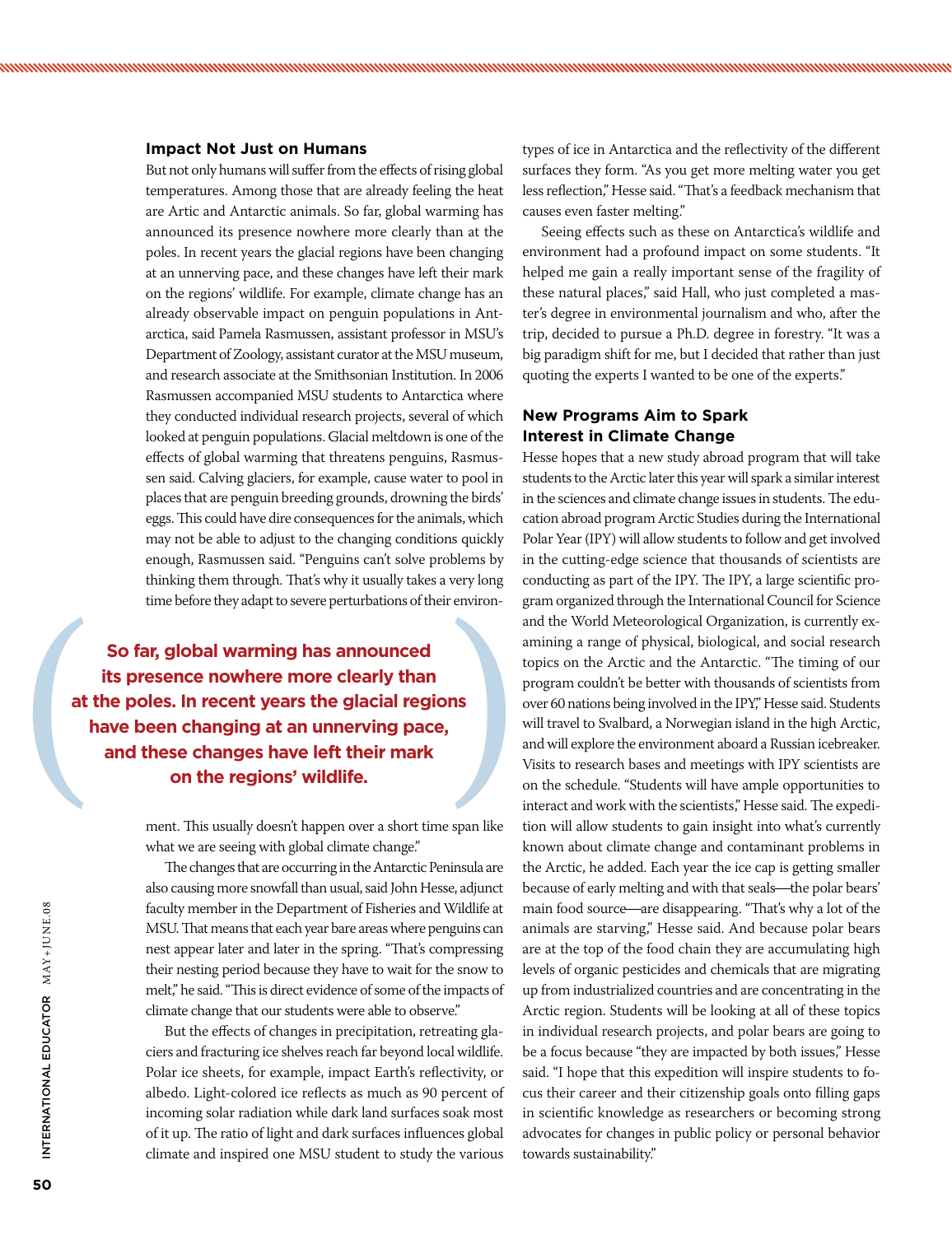

University of Washington students in Brazil during their "Chemistry, Climate Change, and Culture" course.

Other education abroad programs that focus on climate change research share this intention. One example is Northeastern University's trip to the Brazilian rainforest later this year. Denise Garcia, assistant professor in the Department of Political Science at Northeastern University, initiated the program because "the Amazon rainforest is such an incredibly important element in the discussion and in the international negotiations on climate change." Often called "the lungs of the world," the tropical forest serves as one of the planet's biggest carbon sinks. More than a million square miles of lush vegetation soak up huge amounts of carbon dioxide from the air day in and day out. But the effects of climate change on the Amazon rainforest could be severe within a few decades. The Intergovernmental Panel on Climate Change (IPCC) predicts dramatic changes in its 2007 report, such as a gradual replacement of parts of the tropical forest by savanna. Garcia's program will take students to major research facilities in Brazil, such as the National Institute for Research in the Amazon in Manaus, where they will meet with IPCC scientists and learn about the latest scientific findings. Beatriz Garcia, an international environmental lawyer from the United Nations in Geneva, will accompany the group and give lectures on the legal and political system of the Amazon and its neighboring countries. The program also includes visits to community projects that are the result of the United Nations Framework Convention on Climate Change. "That will allow the students to see how the negotiations that happened at the international level have trickled down to the community level in the Amazon," said Garcia, who is a Brazilian native. Forest management projects that produce certified wood are one example. These aim at extracting wood in a sustainable fashion so as to not exacerbate

the process of deforestation. Garcia's students will also stay at a jungle hotel, which is run under a sustainable framework and one of a growing number of ecotourism projects in the Amazon rainforest. Visits with NGOs that are working on saving the forest and are contributing to the larger goal of stopping climate change are on the schedule as well, said Garcia who hopes that the trip will inspire students to adapt sustainable lifestyles. "I hope this program will have a long-lasting impact on the students' lives, not only academically but also personally as citizens of the twenty-first century."

### **Affects on Society**

Climate change and exploitation of the Amazon rainforest also have tangible social impacts and that's what Northeastern University's Global PACT-Brazil program will focus on. Global PACT education abroad programs group U.S. students with local students and let these teams identify community problems and create projects and organizations that are meant to resolve those problems. Past trips have taken students to Mongolia, Croatia, South Africa, and Thailand where students tackled such problems as human trafficking. This year, Denise Horn, assistant professor of international affairs at Northeastern University, started Global PACT-Brazil. In addition to investigating community issues students will work with the National Institute for Research in the Amazon and EMPRAPA, a research center for agriculture, energy, and rural economics. "A lot of our students are really interested in environmental issues, and Brazil is a great place to focus on these problems because there is a whole range of things they can look at," Horn said. The impacts of pharmaceutical companies that derive drugs from plants in the Amazon are only one example. The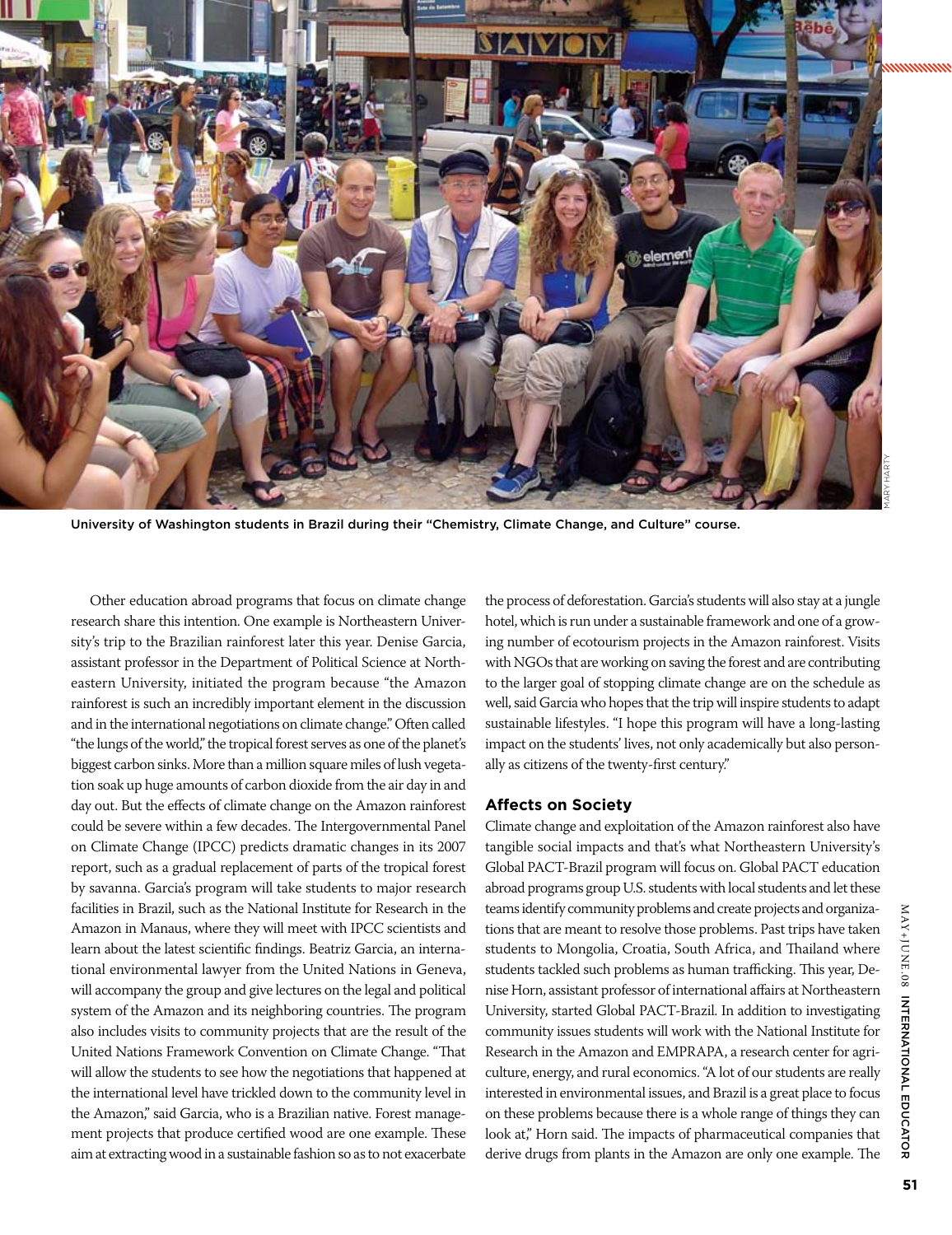

Michigan State University students soak in the sheer beauty of the Antarctic Peninsula while observing penguin behavior on Petermann Island. At 11:00 pm, the sun remains high in the southern skies in late December.

Seeing the conditions in Salvador's<br>shantytowns and Arembepe<br>"put a face on climate change and what it<br>means in human terms," Harty said.<br>"The students actually saw the people<br>who would be affected by it." **shantytowns and Arembepe "put a face on climate change and what it means in human terms," Harty said. "The students actually saw the people who would be affected by it."** 

> rainforest is crammed with vegetation, as many as 1,500 plants and 750 species of trees cover a typical four-square-mile patch. To repel the ubiquitous insects many of these indigenous plants have developed complex chemical substances that are toxic to predators but can be highly effective for medicinal purposes. For example, seventy percent of those plants that have the potential to combat cancer live only in rainforests, according to the U.S. National Cancer Institute. As a result, pharmaceutical companies are exploring these areas intensively. "One option for our students is to look at this industry and study how it affects the environment and how the environment's degradation in turn affects poverty in the region," Horn said. Another industry that has a detrimental impact on the rainforest is charcoal production, which has contributed to large-scale forestation. "Industries such as these are encroaching on the Amazon and are affecting the climate."

### **Saving the Amazon**

An important step toward saving the Amazon rainforest is gaining a better understanding of the atmospheric chemistry that goes on in the region, said Richard Gammon of the University of Washington. For example, "it's really important to

get the input conditions for the air that ends up in the Amazon," he said. That's why he started the Chemistry, Climate Change, Culture Exploration Seminar that takes students to Salvador, a large city on the Brazilian coast. Winds carry the air surrounding the densely populated city of nearly 3 million to the Amazon, which is why the area is an important place for air quality measurements. Gammon, who worked in Brazil for two years as a federal scientist, took his students to a global atmospheric watch station in Arembepe, a small fishing village just north of Salvador. The station is part of the United Nations' Global Atmosphere Watch, a network of weather stations that gather data on atmospheric composition and changes, but chemical measurements never got off the ground there, Gammon said. "My motivation was to take a group of students there and try to jumpstart the measurement program." He shipped carbon dioxide, ozone, and particulate-measuring instruments from the University of Washington to Arembepe where his students set them up to run continuously for the time they were there. Gammon hopes to eventually make the station a permanent contributor to the global network. "My goal is to find the resources to put instruments at that site so that there will be continuous measurements of carbon dioxide, methane, ozone, and other climate gases." Arembepe is a particularly important place to monitor greenhouse gas levels because it is one of only two Global Atmosphere Watch sites located in South America, Gammon said. And because the second station sits at the tip of Chile, pointing to Antarctica, Arembepe is the only network station that can monitor what's going into the Amazon.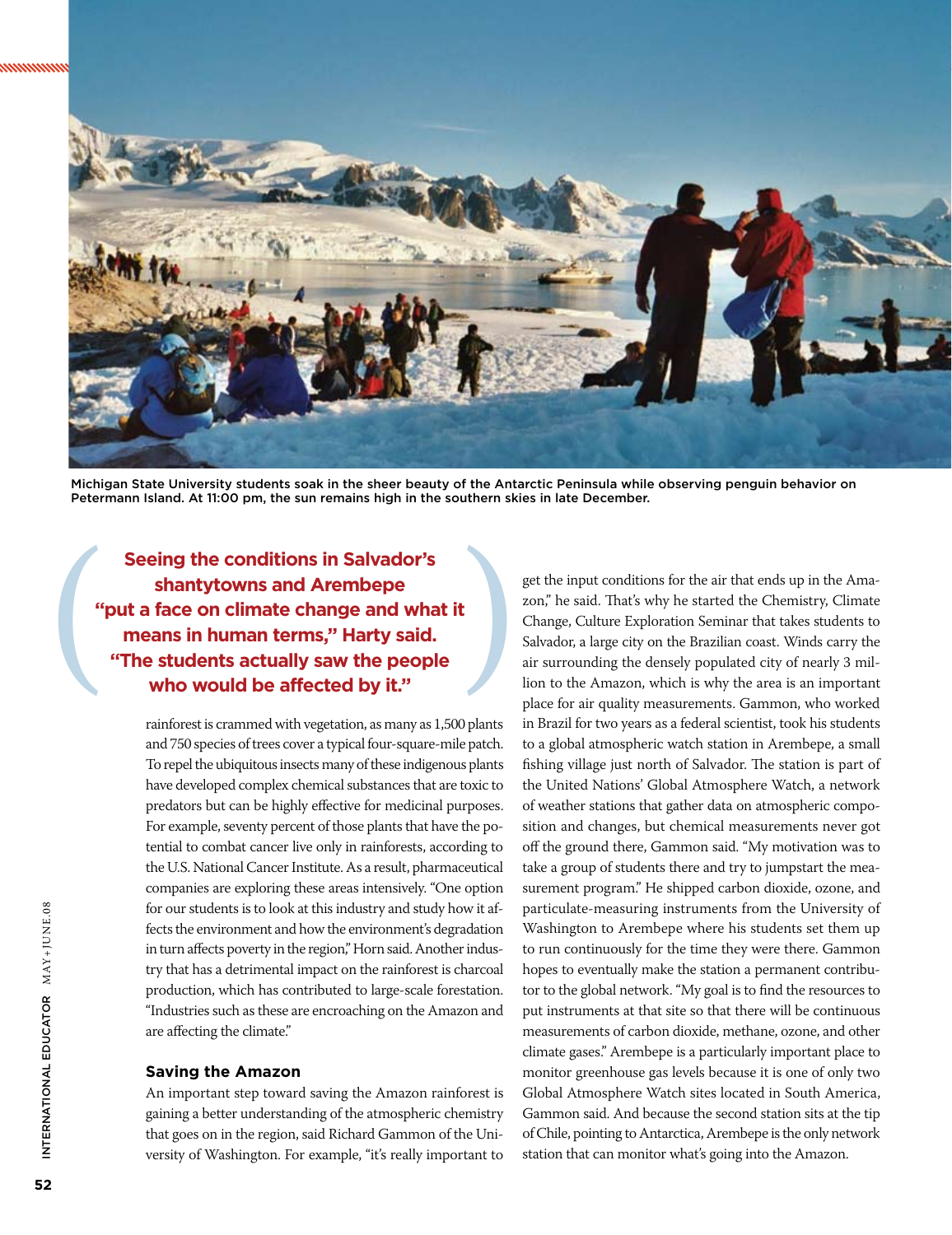### **Gaining Real-World Experience**

Measuring the air quality in Brazil allowed students to gain hands-on experience and to use their knowledge in a real-world setting, said Mary Harty, chemistry academic adviser at the University of Washington and one of the program coordinators. "Just as important as having the textbook knowledge is knowing why it matters," she said. While in Brazil, students also looked at social and environmental justice aspects and worked with Bahia Street, a charity that provides high quality education for impoverished young women and girls in Brazil. Seeing the conditions in Salvador's shantytowns and Arembepe "put a face on climate change and what it means in human terms," Harty said. "The students actually saw the people who would be affected by it."

This year Gammon and Harty will add a visit to interior Brazil, where students will travel to the city of Teresina in the northeastern part of the country. Teresina suffers periodic droughts and is likely to get even drier in the future, Gammon said. "This is a place where major impacts of climate change are already apparent." Students will also spend ten days in the rainforest where they will go on a boat on the Amazon River and take water and air quality measurements.

### **Scientific Data Crucial**

Gathering more scientific data is essential in addressing the challenges of global climate change but another critical part is effective communication, said Edward Maibach, professor and director of the Center of Excellence in Climate Change Communication Research (CECCCR) at George Mason University. "It's a massive challenge to try to change our behavior and to change the way we live." But in addition to individual behavior changes, we need a global carbon dioxide emissions framework, he said. "Communication is going to play an essential role in both of those parts of the challenge."

CECCCR conducts communication, marketing, and behavior change research to learn how to educate, motivate, and assist individuals and businesses in reducing their carbon footprint in an effective way. The center's international team includes Min Huang, associate professor and vice director of the news center at Beihang University in Beijing, China, who is currently a visiting scholar at the center. Huang investigates how news media in China and in other countries are covering the issue of global warming. "News media coverage of global climate change is playing a significant role in agenda setting and social consensus," she said, adding that Chinese media have begun to put more emphasis on the topic in recent years. For example, the number of articles on climate change in *People's Daily,* China's popular newspaper, rose from an average of only 24 per year between 1995 and 2000 to about 70 in 2006, and more than 270 last year, Huang said.

CECCCR is currently working actively to create a global network of sister climate change communication research centers in other countries, Maibach said and added that international exchange is essential when it comes to climate change. "For a long time the U.S. was the largest emitter and now that we are tied with China it becomes just critical that the two of us work together and bring other countries to the table to solve this problem," he said. Global exchange of ideas both with regard to the nature of the problem and the extent of the problem, as well as ideas regarding solutions, is going to be absolutely essential, he said. "This is not a problem that can be solved without a global carbon emission framework and the question is 'How do we get there and how do we develop the kind of mutual trust, good will, and shared understanding that will allow us to get to a global framework?"'

### **Establishing International Research Teams**

With twenty-first century communication technologies this global exchange of ideas does not even need to involve greenhouse gasemitting plane rides across the globe, as Montana State University's undergraduate research seminar Global Climate Change and Its Implications for Agriculture illustrates. The seminar's intent is to set up collaborative research teams with University of Western Australia students and faculty in Perth and let them connect electronically to explore the topic together. Individual teams work on sub-themes of global climate change, such agricultural impacts or agricultural modifications that can be adapted in response to global climate change. "We think that [global climate change] is a terribly



MAY+JUNE.08

 $\Delta Y + J \cup E$ 

 $\frac{80}{20}$ 

Internati

onal

Educat